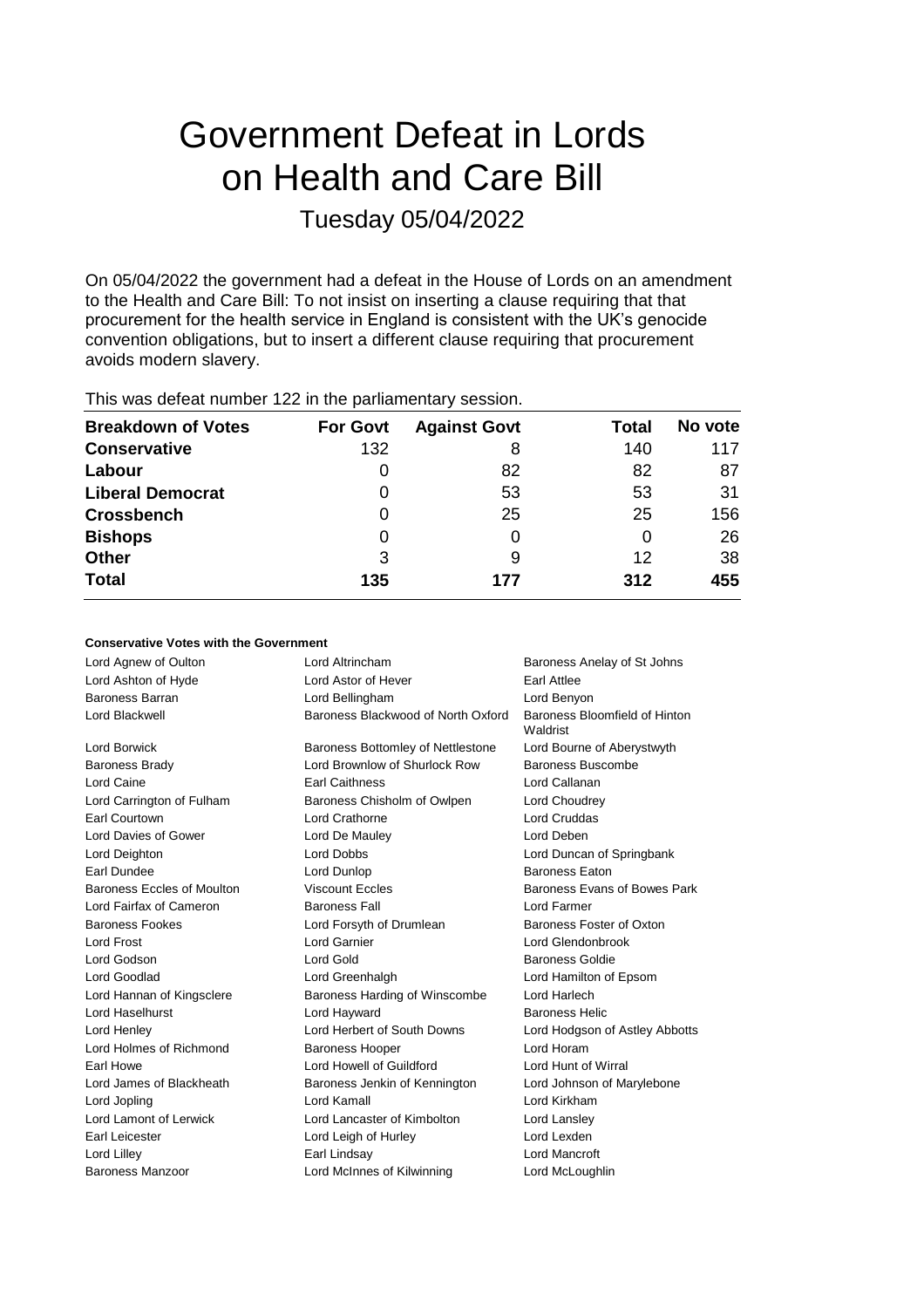| <b>Baroness Meyer</b>                            | Baroness Morgan of Cotes  | Lord Moynihan                    |
|--------------------------------------------------|---------------------------|----------------------------------|
| Lord Naseby                                      | Baroness Neville-Rolfe    | <b>Baroness Noakes</b>           |
| Lord Northbrook                                  | Lord Norton of Louth      | Lord Offord of Garvel            |
| Lord Parkinson of Whitley Bay                    | Lord Patten               | Baroness Penn                    |
| <b>Baroness Pidding</b>                          | Lord Popat                | Lord Porter of Spalding          |
| Lord Price                                       | Lord Randall of Uxbridge  | Lord Robathan                    |
| Baroness Sanderson of Welton                     | Lord Sandhurst            | <b>Baroness Sater</b>            |
| Baroness Scott of Bybrook                        | <b>Baroness Seccombe</b>  | Baroness Shackleton of Belgravia |
| Lord Sherbourne of Didsbury                      | Lord Smith of Hindhead    | Lord Spencer of Alresford        |
| Baroness Stedman-Scott                           | Lord Sterling of Plaistow | Lord Stewart of Dirleton         |
| Baroness Stowell of Beeston                      | Lord Taylor of Holbeach   | Lord Tugendhat                   |
| Lord Udny-Lister                                 | Baroness Vere of Norbiton | Baroness Verma                   |
| Lord Wakeham                                     | Lord Wei                  | Lord Wharton of Yarm             |
| Lord Whitby                                      | Lord Willetts             | Baroness Williams of Trafford    |
| Lord Wolfson of Tredegar                         | Lord Young of Cookham     | Viscount Younger of Leckie       |
| <b>Conservative Votes against the Government</b> |                           |                                  |
| Baroness Altmann                                 | Lord Balfe                | Lord Blencathra                  |

Lord Cormack Lord Framlingham Baroness Hodgson of Abinger Lord Ribeiro Lord Shinkwin

#### **Labour Votes with the Government**

## **Labour Votes against the Government**

Lord Bach **Lord Bassam of Brighton** Baroness Blake of Leeds Baroness Blower **Lord Blunkett** Lord Boateng Lord Boateng Lord Bradley Lord Brooke of Alverthorpe Lord Browne of Ladyton Lord Campbell-Savours Baroness Chakrabarti Viscount Chandos Lord Clark of Windermere Lord Collins of Highbury Baroness Corston Lord Davidson of Glen Clova Lord Davies of Brixton Baroness Donaghy Baroness Drake Lord Dubs Lord Foulkes of Cumnock Lord Glasman Baroness Golding Lord Grantchester Lord Grocott **Lord Hacking** Lord Hacking **Lord Hain** Lord Harris of Haringey **Baroness Hayman of Ullock** Baroness Hayter of Kentish Town Baroness Healy of Primrose Hill Baroness Henig Lord Howarth of Newport Lord Hunt of Kings Heath Baroness Jay of Paddington Lord Jordan Lord Kennedy of Southwark Lord Khan of Burnley Baroness Kingsmill Baroness Lawrence of Clarendon Lord Layard Lord Lord Lord Liddle Baroness Lister of Burtersett Lord Maxton Lord McAvoy Lord McConnell of Glenscorrodale Baroness McIntosh of Hudnall Lord McNicol of West Kilbride Baroness Merron **Baroness Morgan of Huyton** Lord Morris of Aberavon Lord Murphy of Torfaen **Baroness Nye** Baroness Nye Baroness Osamor Lord Parekh Lord Pendry Lord Ponsonby of Shulbrede Baroness Primarolo **Baroness Ramsay of Cartvale** Lord Reid of Cardowan Baroness Ritchie of Downpatrick Lord Rooker Lord Rosser Baroness Sherlock **Baroness Smith of Basildon** Lord Snape Viscount Stansgate Baroness Thornton Lord Touhig Lord Triesman **Lord Tunnicliffe** Baroness Warwick of Undercliffe Lord Watson of Invergowrie **Lord Watts Example 2** Lord Watts **Baroness Wheeler** Baroness Whitaker Baroness Wilcox of Newport Lord Wood of Anfield Baroness Young of Old Scone

Baroness Armstrong of Hill Top

#### **Liberal Democrat Votes with the Government**

| Liberal Democrat Votes against the Government |                     |
|-----------------------------------------------|---------------------|
| Lord Addington                                | Lord Allan of Halla |

am Baroness Bakewell of Hardington Mandeville Baroness Barker **Baroness Benjamin** Baroness Baroness Bonham-Carter of Yarnbury Baroness Brinton Lord Bruce of Bennachie Lord Campbell of Pittenweem Lord Clement-Jones **Lord Dholakia** Baroness Featherstone